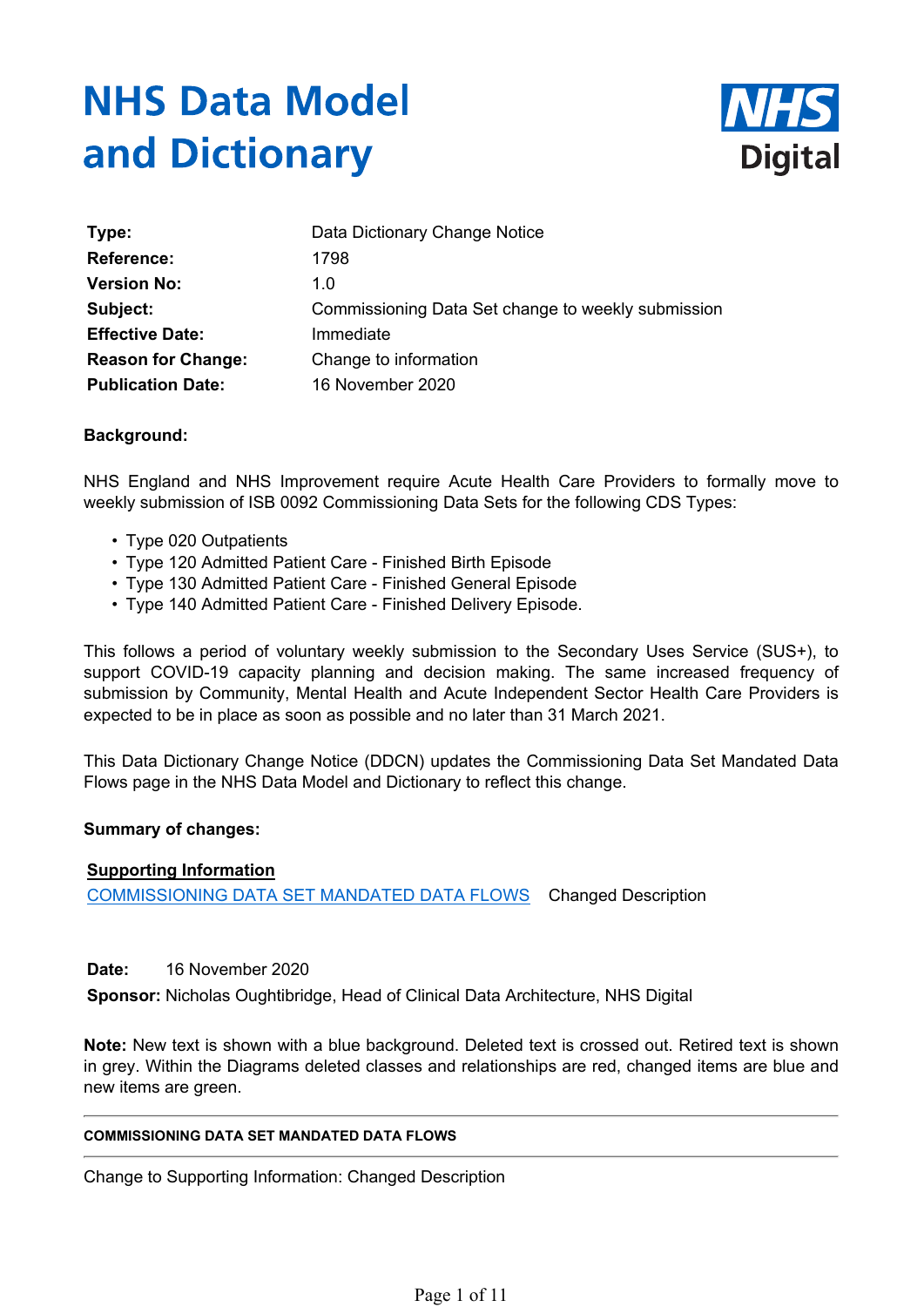The minimum Commissioning Data Sets information flow requirement to enable Hospital Episode Statistics, 18 Weeks ACTIVITY reporting, and the National Tariff Payment System to be supported by the Secondary Uses Service is shown in the table below.

The Secondary Uses Service supports every CDS Type but only a subset is mandated to flow.

Commissioning Data Sets may flow to the Secondary Uses Service using either Net Change or Bulk Replacement Commissioning Data Set Submission Protocols. Many Standard NHS Contracts between Health Care Providers and the commissioners of their SERVICES, now specify weekly submission of initially-coded data sets to the Secondary Uses Service. The use of Net Change Commissioning Data Set Submission Protocols is recommended for submissions of this frequency.

| <b>CDS</b><br><b>TYPE</b> | <b>DESCRIPTION</b>                                          | <b>MIN</b><br><b>FREQUENCY</b> | <b>DIRECTIVE</b>                                                                                                                                                                                                                                                                                                                                                                       | <b>DATA FLOW</b>                                                                                                            |
|---------------------------|-------------------------------------------------------------|--------------------------------|----------------------------------------------------------------------------------------------------------------------------------------------------------------------------------------------------------------------------------------------------------------------------------------------------------------------------------------------------------------------------------------|-----------------------------------------------------------------------------------------------------------------------------|
|                           | CDS010 Accident and Emergency<br>(Retired 01 November 2020) |                                |                                                                                                                                                                                                                                                                                                                                                                                        |                                                                                                                             |
| <b>CDS</b><br>011         | <b>Emergency Care</b>                                       | Weekly                         | <b>Emergency Care</b><br>Attendances for<br><b>EMERGENCY CARE</b><br><b>DEPARTMENT</b><br>TYPE 01 and 02 were<br>mandated to flow<br>nationally from 1st<br>October 2017. See<br><b>SCCI0092-2062</b><br><b>Emergency Care</b><br>Attendances for<br><b>EMERGENCY CARE</b><br><b>DEPARTMENT</b><br>TYPES 03 and 04<br>were mandated to flow<br>from October 2018.<br>See SCCI0092-2062 | Data is expected to<br>flow on a daily basis<br>where possible, but a<br>weekly frequency is<br>the minimum<br>requirement. |
| <b>CDS</b><br>020         | <b>Out-Patient</b>                                          | <b>Monthly</b>                 | Out-Patient<br>Attendance<br><b>Commissioning Data</b><br>Sets (including Ward<br>Attenders) were<br>mandated to be<br>submitted to the<br><b>Secondary Uses</b><br>Service from 1st<br>October 2001, see<br><b>DSCN 05/2001.</b><br>∥ <del>Out-Patient</del><br>Attendance                                                                                                            | Due to the high<br>volumes involved,<br>these are often<br>submitted on a<br>weekly basis.                                  |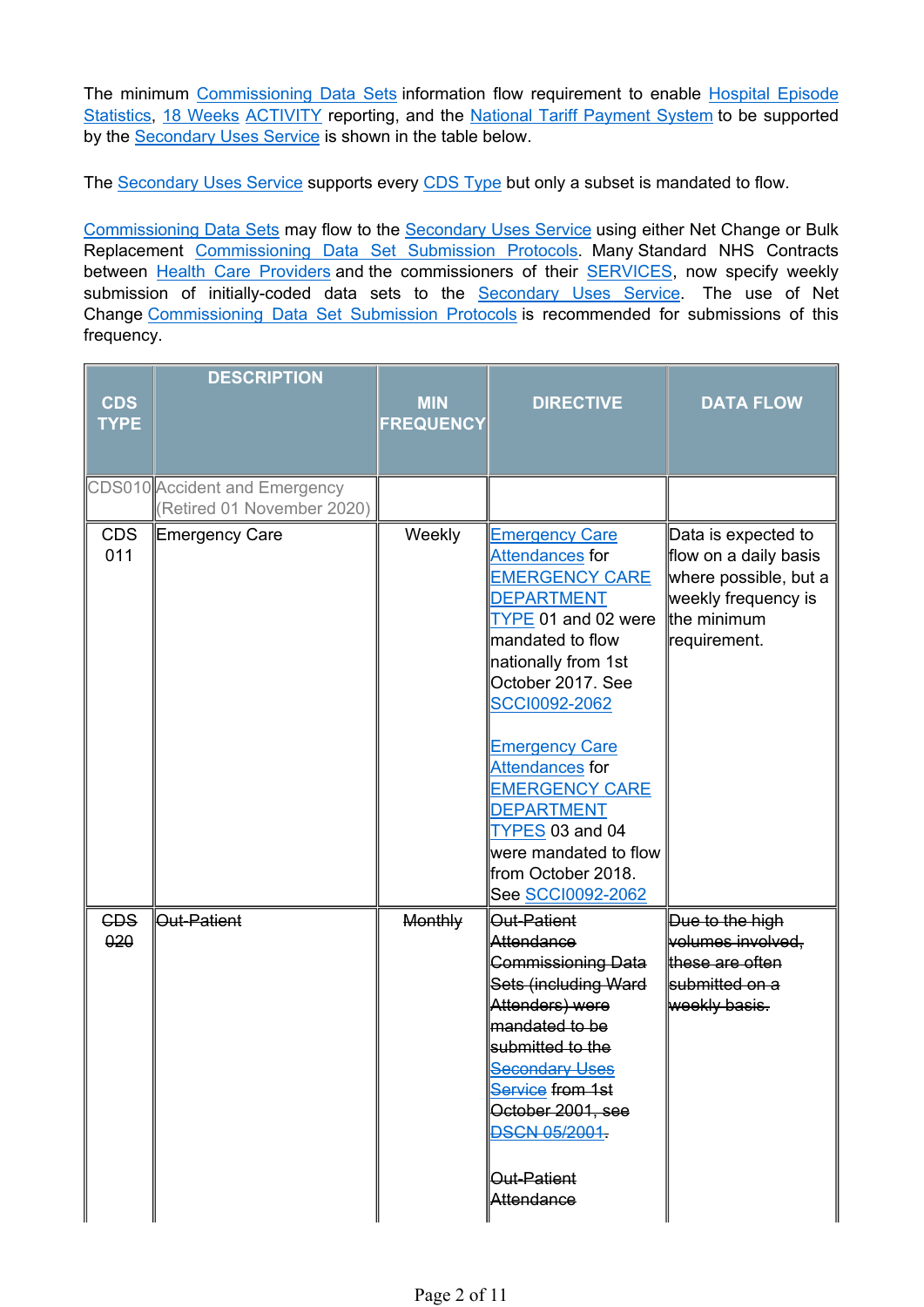Commissioning Data Set records where the activity relates to a Referral To Treatment Period Included In Referral To Treatment Consultant-Led Waiting Times Measurement must include the PATIENT PATHWAY data group litems, from 1st October 2009.

#### NURSE and MIDWIFE

attendances and Attendances for nursing care were enabled to be carried in the Out-Patient Attendance Commissioning Data Set from 1 April 2005, DSCN 32/2004 Other Care Professional Attendances where an appropriate Treatment Function exists may also be submitted.

Out-patient records where the activity **Felates to the Allied** Health Professional Referral To Treatment Measurement standard must be submitted to the Secondary Uses Service (in accordance With ISN ISB0092 Amd 06/2011, and must  $\,$  include the PATIENT  $\,$ PATHWAY data group data items. Note that this is only supported in Commissioning Data Set version 6-2 **lonwards, with the** introduction of data element WAITING **TIME**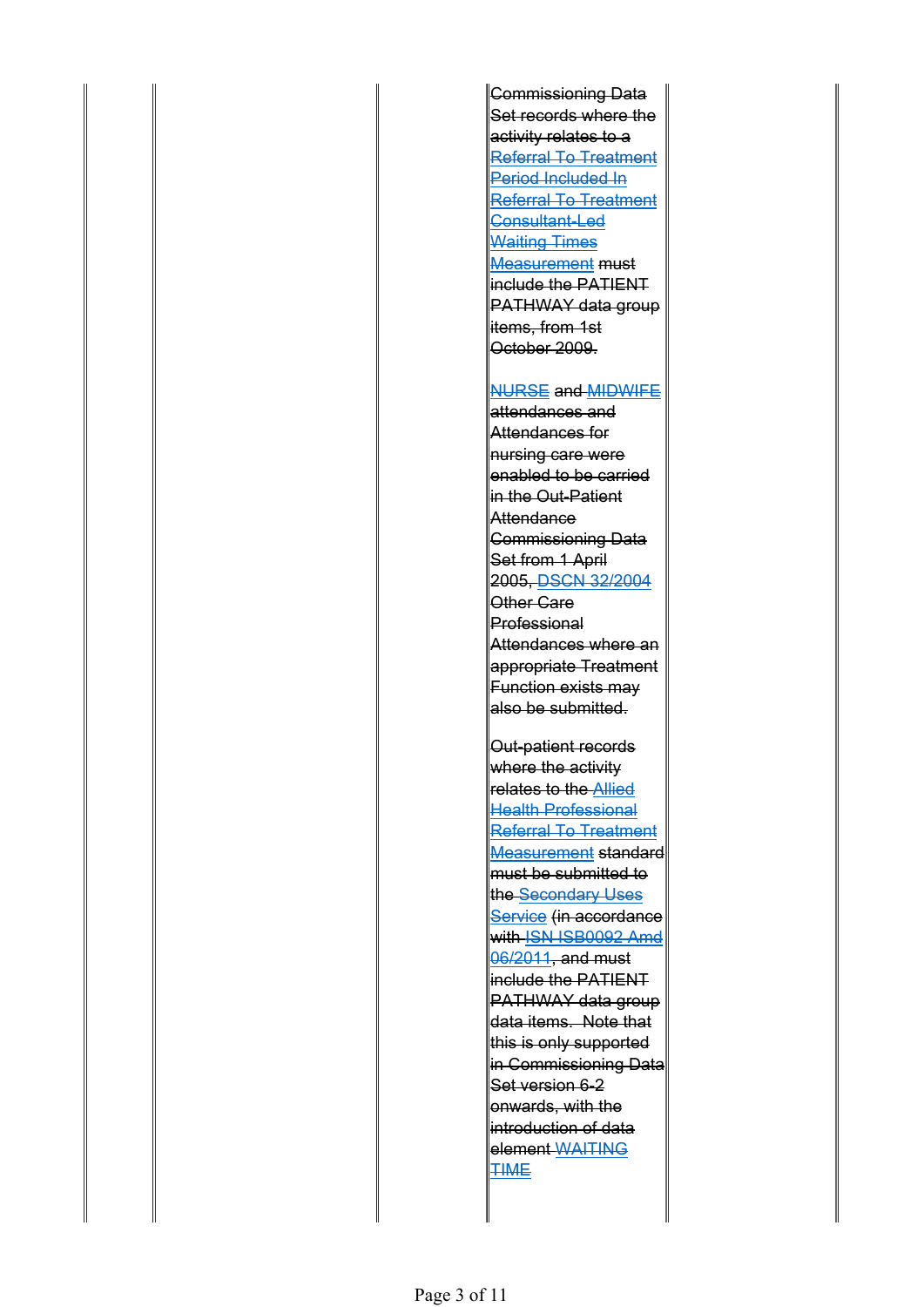|            |             |        | <b>MEASUREMENT</b><br>TYPE.  |                              |
|------------|-------------|--------|------------------------------|------------------------------|
| <b>CDS</b> | Out-Patient | Weekly | Out-Patient                  | <b>NHS Acute Health</b>      |
| 020        |             |        | Attendance                   | <b>Care Providers must</b>   |
|            |             |        | <b>Commissioning Data</b>    | submit data weekly.          |
|            |             |        | Sets (including Ward         |                              |
|            |             |        | Attenders) were              | <b>NHS Community</b>         |
|            |             |        | mandated to be               | <b>Health Care</b>           |
|            |             |        | submitted to the             | Providers, NHS               |
|            |             |        | <b>Secondary Uses</b>        | <b>Mental Health Care</b>    |
|            |             |        | Service from 1st             | Providers and                |
|            |             |        | October 2001, see            |                              |
|            |             |        | DSCN 05/2001.                | <b>Independent Sector</b>    |
|            |             |        |                              | <b>Healthcare</b>            |
|            |             |        |                              | <b>Providers undertaking</b> |
|            |             |        | <b>Out-Patient</b>           | acute care, must             |
|            |             |        | Attendance                   | submit data weekly           |
|            |             |        | <b>Commissioning Data</b>    | as soon as possible          |
|            |             |        | Set records where the        | and no later than 31         |
|            |             |        | activity relates to a        | March 2021.                  |
|            |             |        | <b>Referral To Treatment</b> |                              |
|            |             |        | Period Included In           |                              |
|            |             |        | <b>Referral To Treatment</b> |                              |
|            |             |        | Consultant-Led               |                              |
|            |             |        | <b>Waiting Times</b>         |                              |
|            |             |        | <b>Measurement must</b>      |                              |
|            |             |        | include the PATIENT          |                              |
|            |             |        | PATHWAY data group           |                              |
|            |             |        | items, from 1st              |                              |
|            |             |        | October 2009.                |                              |
|            |             |        | <b>NURSE and MIDWIFE</b>     |                              |
|            |             |        | lattendances and             |                              |
|            |             |        | Attendances for              |                              |
|            |             |        | nursing care were            |                              |
|            |             |        | enabled to be carried        |                              |
|            |             |        | in the Out-Patient           |                              |
|            |             |        | Attendance                   |                              |
|            |             |        | <b>Commissioning Data</b>    |                              |
|            |             |        | Set from 1 April             |                              |
|            |             |        | 2005, DSCN 32/2004           |                              |
|            |             |        | <b>Other Care</b>            |                              |
|            |             |        | Professional                 |                              |
|            |             |        | Attendances where an         |                              |
|            |             |        | appropriate Treatment        |                              |
|            |             |        | Function exists may          |                              |
|            |             |        | also be submitted.           |                              |
|            |             |        | Out-patient records          |                              |
|            |             |        | where the activity           |                              |
|            |             |        | relates to the Allied        |                              |
|            |             |        | <b>Health Professional</b>   |                              |
|            |             |        | <b>Referral To Treatment</b> |                              |
|            |             |        |                              |                              |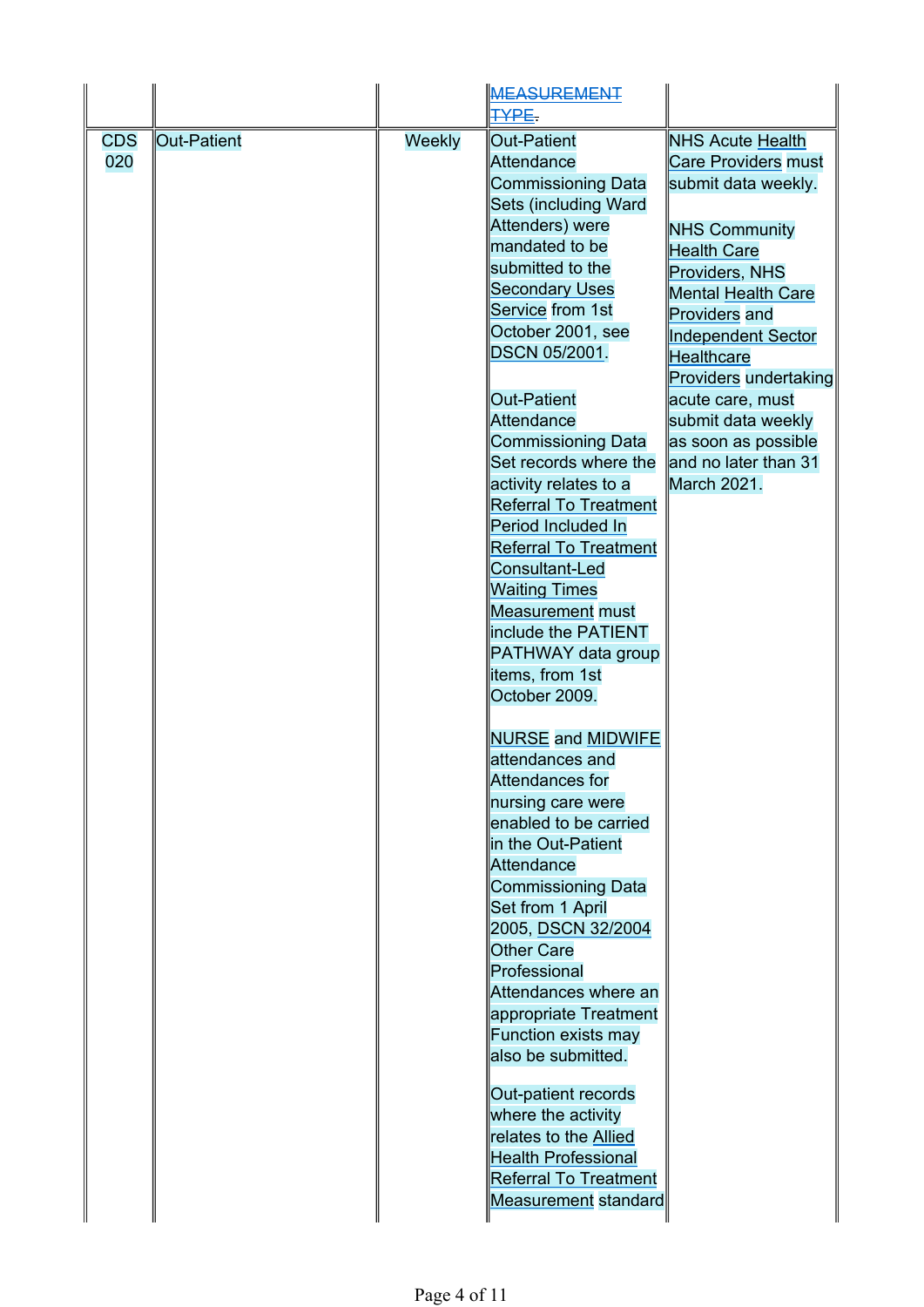|                   |                                                               |                             | must be submitted to<br>the Secondary Uses<br>Service (in accordance<br>with ISN ISB0092 Amd<br>$7/2013$ , and must<br>include the PATIENT<br>PATHWAY data group<br>data items. Note that<br>this is only supported<br>in Commissioning Data<br>Set version 6-2<br>onwards, with the<br>introduction of data<br>element WAITING<br>TIME<br><b>MEASUREMENT</b><br>TYPE.                                                                                                                                                |                                                                                                                                                                                                                                                                                                                                                                                                                       |
|-------------------|---------------------------------------------------------------|-----------------------------|-----------------------------------------------------------------------------------------------------------------------------------------------------------------------------------------------------------------------------------------------------------------------------------------------------------------------------------------------------------------------------------------------------------------------------------------------------------------------------------------------------------------------|-----------------------------------------------------------------------------------------------------------------------------------------------------------------------------------------------------------------------------------------------------------------------------------------------------------------------------------------------------------------------------------------------------------------------|
| <b>CDS</b><br>021 | Future Out-Patients                                           | As Required<br>for piloting | From 01/01/2008,<br>$\left\ $ submissions to support $\right $<br>local activities and<br>commissioning will be<br>supported for piloting<br>purposes only.                                                                                                                                                                                                                                                                                                                                                           |                                                                                                                                                                                                                                                                                                                                                                                                                       |
| <b>CDS</b><br>030 | Elective Admission List<br><b>End of Period</b><br>(Standard) | Monthly if<br>used          | All Providers should<br>endeavour to support<br>this data flow.<br>Elective Admission List∥Commissioning Data<br><b>End of Period Census</b><br>(Standard)<br><b>Commissioning Data</b><br>Set records where the<br>$\parallel$ activity relates to a<br><b>Referral To Treatment</b><br>Period Included In<br><b>Referral To Treatment</b><br><b>Consultant-Led</b><br><b>Waiting Times</b><br><b>Measurement must</b><br>$\parallel$ include the PATIENT<br>PATHWAY data group<br>litems, from 1st<br>October 2009. | All entries where at<br>the end of the time<br>period being reported<br>and defined by the<br><b>Set Submission</b><br>Protocol, the<br><b>PATIENT</b> remains on<br>the <b>ELECTIVE</b><br>∥ADMISSION LIST.<br>Optionally and by<br>local agreement with<br>commissioners,<br>entries relating to the<br><b>PATIENTS that have</b><br>been removed from<br>the ELECTIVE<br><b>ADMISSION LIST</b><br>may be included. |
| <b>CDS</b><br>040 | Elective Admission List<br>End of Period<br>(New)             | Monthly if<br>used          | Optional                                                                                                                                                                                                                                                                                                                                                                                                                                                                                                              | May be submitted<br>where the $\,$<br>Commissioner has<br>been changed during<br>the time period<br>reported.                                                                                                                                                                                                                                                                                                         |
| <b>CDS</b><br>050 |                                                               | Monthly if<br>used          | Optional                                                                                                                                                                                                                                                                                                                                                                                                                                                                                                              | May be submitted<br>where the                                                                                                                                                                                                                                                                                                                                                                                         |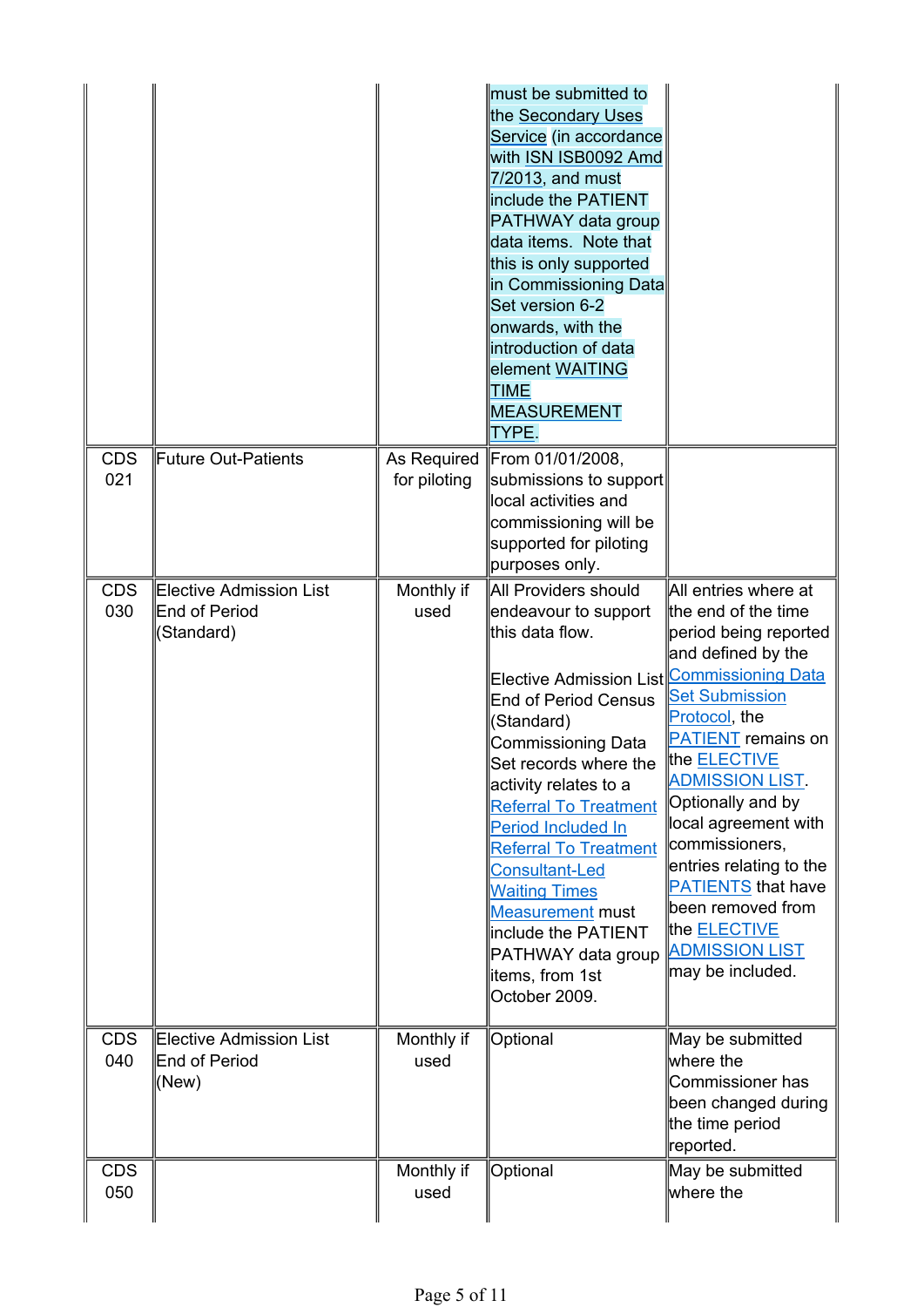|                   | Elective Admission List<br>End of Period<br>(Old)          |                    |                                                                                                                                                                                                                                                                                                                                                                                                                         | Commissioner has<br>been changed during<br>the time period<br>reported.                                                                     |
|-------------------|------------------------------------------------------------|--------------------|-------------------------------------------------------------------------------------------------------------------------------------------------------------------------------------------------------------------------------------------------------------------------------------------------------------------------------------------------------------------------------------------------------------------------|---------------------------------------------------------------------------------------------------------------------------------------------|
| <b>CDS</b><br>060 | Elective Admission List<br>Event During Period<br>(Add)    | Monthly if<br>used | Optional<br>Elective Admission List∥been added to the<br><b>Event During Period</b><br>(Add) Commissioning<br>Data Set records<br>where the activity<br>relates to a Referral To<br><b>Treatment Period</b><br><b>Included In Referral To</b><br><b>Treatment Consultant-</b><br><b>Led Waiting Times</b><br><b>Measurement must</b><br>include the PATIENT<br>PATHWAY data group<br>litems, from 1st<br>October 2009.  | May be submitted<br>where an entry has<br><b>ELECTIVE</b><br><b>ADMISSION LIST</b><br>during the time period<br>reported.                   |
| <b>CDS</b><br>070 | Elective Admission List<br>Event During Period<br>(Remove) | Monthly if<br>used | Optional<br><b>Elective Admission List</b><br><b>Event During Period</b><br>(Remove)<br><b>Commissioning Data</b><br>Set records where the<br>activity relates to a<br><b>Referral To Treatment</b><br>Period Included In<br><b>Referral To Treatment</b><br><b>Consultant-Led</b><br><b>Waiting Times</b><br><b>Measurement must</b><br>include the PATIENT<br>PATHWAY data group<br>litems, from 1st<br>October 2009. | May be submitted<br>where an entry has<br>been removed from<br>the ELECTIVE<br><b>ADMISSION LIST</b><br>during the time period<br>reported. |
| <b>CDS</b><br>080 | Elective Admission List<br>Event During Period<br>(Offer)  | Monthly if<br>used | Optional<br>Elective Admission List∥been made during the∥<br><b>Event During Period</b><br>(Offer) CDS records<br>where the activity<br>relates to a Referral To<br><b>Treatment Period</b><br><b>Included In Referral To</b><br><b>Treatment Consultant-</b><br><b>Led Waiting Times</b>                                                                                                                               | May be submitted<br>where an offer has<br>time period reported.                                                                             |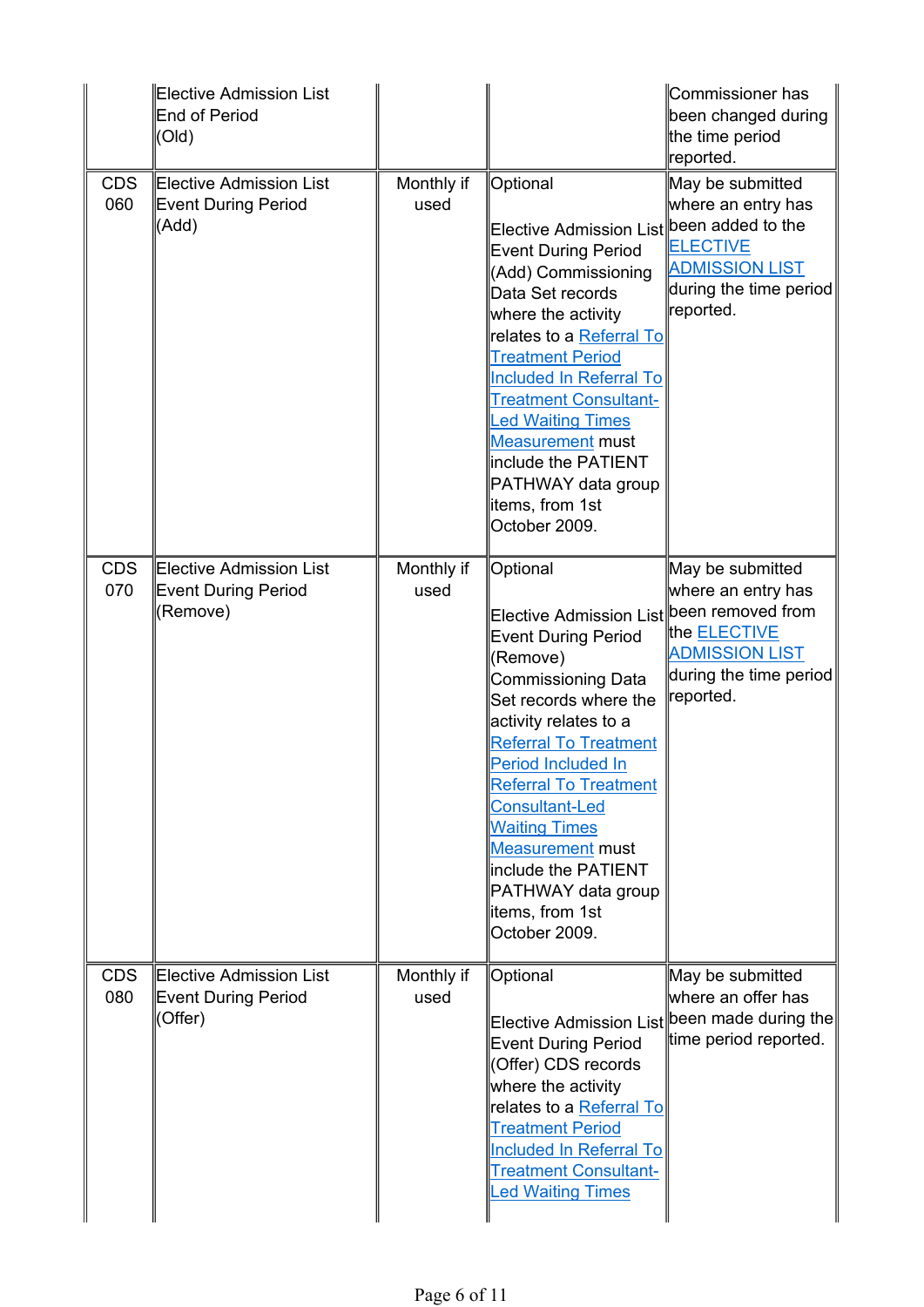|                   |                                                                             |                    | Measurement must<br>include the PATIENT<br>PATHWAY data group<br>litems, from 1st<br>October 2009.                                                                                                                                                                                                                                                                                                                                                                                                          |                                                                                                                                                                   |
|-------------------|-----------------------------------------------------------------------------|--------------------|-------------------------------------------------------------------------------------------------------------------------------------------------------------------------------------------------------------------------------------------------------------------------------------------------------------------------------------------------------------------------------------------------------------------------------------------------------------------------------------------------------------|-------------------------------------------------------------------------------------------------------------------------------------------------------------------|
| <b>CDS</b><br>090 | Elective Admission List<br>Event During Period<br>(Available / Unavailable) | Monthly if<br>used | Optional                                                                                                                                                                                                                                                                                                                                                                                                                                                                                                    | May be submitted<br>where a patient<br>becomes Available or<br>Unavailable during<br>the time period<br>reported.                                                 |
| <b>CDS</b><br>100 | Elective Admission List<br>Event During Period<br>(Old Service Agreement)   | Monthly if<br>used | Optional                                                                                                                                                                                                                                                                                                                                                                                                                                                                                                    | May be submitted<br>where the $\,$<br>Commissioner has<br>been changed during<br>the time period<br>reported.                                                     |
| <b>CDS</b><br>110 | ∥Elective Admission List<br>Event During Period<br>(New Service Agreement)  | Monthly if<br>used | Optional                                                                                                                                                                                                                                                                                                                                                                                                                                                                                                    | May be submitted<br>where the $\,$<br>Commissioner has<br>been changed during<br>the time period<br>reported.                                                     |
| <b>CDS</b><br>120 | Finished Birth Episode                                                      | Monthly            | <u>All finished Admitted</u><br>Patient Care data must<br>be submitted "at least<br>monthly" (EL - Dec<br>1995).<br>This includes Non-<br><b>Contract Activity.</b>                                                                                                                                                                                                                                                                                                                                         | All Episodes that<br>⊪ave finished relevant<br>to the time period<br>defined by the<br>Commissioning Data<br><b>Set Submission</b><br><b>Protocol being used.</b> |
| <b>CDS</b><br>130 | Finished General Episode                                                    | Monthly            | All finished Admitted<br>∥Patient Care data must∥have finished relevant∣<br>be submitted "at least<br>monthly" (EL - Dec<br><u>  1995).</u><br>This includes Non-<br><b>Contract Activity</b><br><b>Finished General</b><br>∣ <del>Episode</del><br>Commissioning Data<br>Set records where the<br>activity relates to a<br><b>Referral To Treatment</b><br>Period Included In<br><b>Referral To Treatment</b><br>Consultant-Led<br><b>Waiting Times</b><br><b>Measurement must</b><br>∥include the PATIENT | All Episodes that<br>to the time period<br>defined by the<br><b>Commissioning Data</b><br><b>Set Submission</b><br>Protocol being used.                           |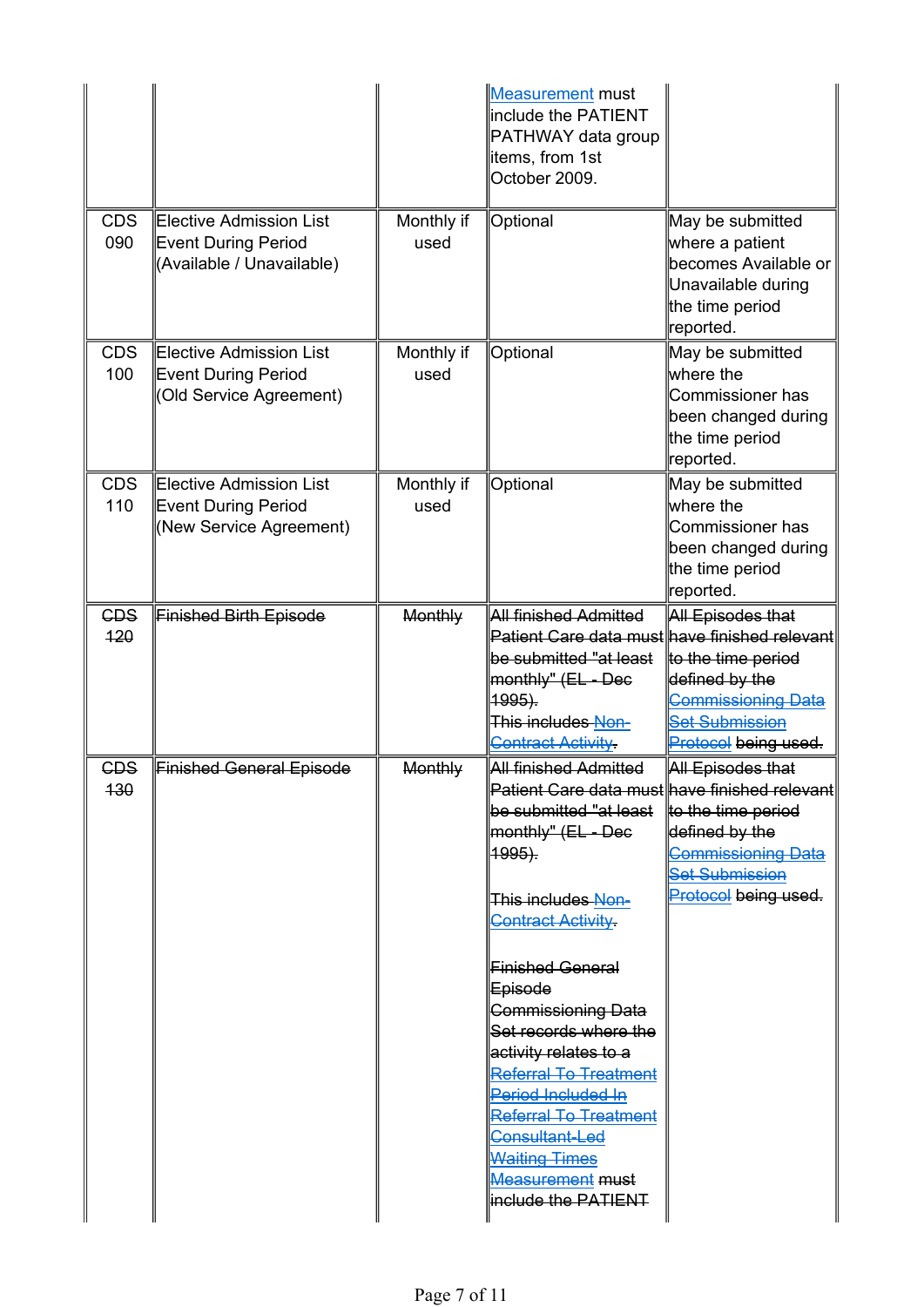| October 2009.<br><b>CDS</b><br><b>Finished Delivery Episode</b><br><b>Monthly</b><br><u>All finished Admitted</u><br>All Episodes that<br>440<br>∣Patient Care data must∥have finished relevantİ<br>be submitted "at least<br>to the time period<br>defined by the<br>monthly" (EL - Dec<br>Commissioning Data<br>1995).<br>This includes Non-<br><b>Set Submission</b><br><b>Contract Activity</b><br>Protocol being used.<br>All finished Admitted<br><b>NHS Acute Health</b><br><b>CDS</b><br><b>Finished Birth Episode</b><br>Weekly<br>120<br>Patient Care data must Care Providers must<br>be submitted "at least<br>submit data weekly.<br>monthly" (EL - Dec<br> 1995).<br><b>NHS Community</b><br>This includes Non-<br><b>Health Care</b><br>Contract Activity.<br>Providers, NHS<br><b>Mental Health Care</b><br>Providers and<br><b>Independent Sector</b><br><b>Healthcare</b><br>Providers undertaking<br>acute care, must<br>submit data weekly<br>as soon as possible<br>and no later than 31<br>March 2021.<br><b>CDS</b><br><b>Finished General Episode</b><br>Weekly<br><b>All finished Admitted</b><br><b>NHS Acute Health</b><br>130<br>Patient Care data must Care Providers must<br>be submitted "at least<br>submit data weekly.<br>∥monthly" (EL - Dec<br> 1995).<br><b>NHS Community</b><br><b>Health Care</b><br>Providers, NHS<br>This includes Non-<br><b>Mental Health Care</b><br>Contract Activity.<br><b>Providers</b> and<br><b>Independent Sector</b><br>Finished General<br><b>Healthcare</b><br>Episode<br><b>Providers undertaking</b><br>Commissioning Data<br>acute care, must<br>Set records where the<br>submit data weekly<br>activity relates to a<br>as soon as possible<br><b>Referral To Treatment</b><br>and no later than 31<br>Period Included In |  | ∥PATHWAY data group |  |
|-----------------------------------------------------------------------------------------------------------------------------------------------------------------------------------------------------------------------------------------------------------------------------------------------------------------------------------------------------------------------------------------------------------------------------------------------------------------------------------------------------------------------------------------------------------------------------------------------------------------------------------------------------------------------------------------------------------------------------------------------------------------------------------------------------------------------------------------------------------------------------------------------------------------------------------------------------------------------------------------------------------------------------------------------------------------------------------------------------------------------------------------------------------------------------------------------------------------------------------------------------------------------------------------------------------------------------------------------------------------------------------------------------------------------------------------------------------------------------------------------------------------------------------------------------------------------------------------------------------------------------------------------------------------------------------------------------------------------------------------------------------------------------------------------------|--|---------------------|--|
|                                                                                                                                                                                                                                                                                                                                                                                                                                                                                                                                                                                                                                                                                                                                                                                                                                                                                                                                                                                                                                                                                                                                                                                                                                                                                                                                                                                                                                                                                                                                                                                                                                                                                                                                                                                                     |  | items, from 1st     |  |
|                                                                                                                                                                                                                                                                                                                                                                                                                                                                                                                                                                                                                                                                                                                                                                                                                                                                                                                                                                                                                                                                                                                                                                                                                                                                                                                                                                                                                                                                                                                                                                                                                                                                                                                                                                                                     |  |                     |  |
|                                                                                                                                                                                                                                                                                                                                                                                                                                                                                                                                                                                                                                                                                                                                                                                                                                                                                                                                                                                                                                                                                                                                                                                                                                                                                                                                                                                                                                                                                                                                                                                                                                                                                                                                                                                                     |  |                     |  |
|                                                                                                                                                                                                                                                                                                                                                                                                                                                                                                                                                                                                                                                                                                                                                                                                                                                                                                                                                                                                                                                                                                                                                                                                                                                                                                                                                                                                                                                                                                                                                                                                                                                                                                                                                                                                     |  |                     |  |
|                                                                                                                                                                                                                                                                                                                                                                                                                                                                                                                                                                                                                                                                                                                                                                                                                                                                                                                                                                                                                                                                                                                                                                                                                                                                                                                                                                                                                                                                                                                                                                                                                                                                                                                                                                                                     |  |                     |  |
|                                                                                                                                                                                                                                                                                                                                                                                                                                                                                                                                                                                                                                                                                                                                                                                                                                                                                                                                                                                                                                                                                                                                                                                                                                                                                                                                                                                                                                                                                                                                                                                                                                                                                                                                                                                                     |  |                     |  |
|                                                                                                                                                                                                                                                                                                                                                                                                                                                                                                                                                                                                                                                                                                                                                                                                                                                                                                                                                                                                                                                                                                                                                                                                                                                                                                                                                                                                                                                                                                                                                                                                                                                                                                                                                                                                     |  |                     |  |
|                                                                                                                                                                                                                                                                                                                                                                                                                                                                                                                                                                                                                                                                                                                                                                                                                                                                                                                                                                                                                                                                                                                                                                                                                                                                                                                                                                                                                                                                                                                                                                                                                                                                                                                                                                                                     |  |                     |  |
|                                                                                                                                                                                                                                                                                                                                                                                                                                                                                                                                                                                                                                                                                                                                                                                                                                                                                                                                                                                                                                                                                                                                                                                                                                                                                                                                                                                                                                                                                                                                                                                                                                                                                                                                                                                                     |  |                     |  |
|                                                                                                                                                                                                                                                                                                                                                                                                                                                                                                                                                                                                                                                                                                                                                                                                                                                                                                                                                                                                                                                                                                                                                                                                                                                                                                                                                                                                                                                                                                                                                                                                                                                                                                                                                                                                     |  |                     |  |
|                                                                                                                                                                                                                                                                                                                                                                                                                                                                                                                                                                                                                                                                                                                                                                                                                                                                                                                                                                                                                                                                                                                                                                                                                                                                                                                                                                                                                                                                                                                                                                                                                                                                                                                                                                                                     |  |                     |  |
|                                                                                                                                                                                                                                                                                                                                                                                                                                                                                                                                                                                                                                                                                                                                                                                                                                                                                                                                                                                                                                                                                                                                                                                                                                                                                                                                                                                                                                                                                                                                                                                                                                                                                                                                                                                                     |  |                     |  |
|                                                                                                                                                                                                                                                                                                                                                                                                                                                                                                                                                                                                                                                                                                                                                                                                                                                                                                                                                                                                                                                                                                                                                                                                                                                                                                                                                                                                                                                                                                                                                                                                                                                                                                                                                                                                     |  |                     |  |
|                                                                                                                                                                                                                                                                                                                                                                                                                                                                                                                                                                                                                                                                                                                                                                                                                                                                                                                                                                                                                                                                                                                                                                                                                                                                                                                                                                                                                                                                                                                                                                                                                                                                                                                                                                                                     |  |                     |  |
|                                                                                                                                                                                                                                                                                                                                                                                                                                                                                                                                                                                                                                                                                                                                                                                                                                                                                                                                                                                                                                                                                                                                                                                                                                                                                                                                                                                                                                                                                                                                                                                                                                                                                                                                                                                                     |  |                     |  |
|                                                                                                                                                                                                                                                                                                                                                                                                                                                                                                                                                                                                                                                                                                                                                                                                                                                                                                                                                                                                                                                                                                                                                                                                                                                                                                                                                                                                                                                                                                                                                                                                                                                                                                                                                                                                     |  |                     |  |
|                                                                                                                                                                                                                                                                                                                                                                                                                                                                                                                                                                                                                                                                                                                                                                                                                                                                                                                                                                                                                                                                                                                                                                                                                                                                                                                                                                                                                                                                                                                                                                                                                                                                                                                                                                                                     |  |                     |  |
|                                                                                                                                                                                                                                                                                                                                                                                                                                                                                                                                                                                                                                                                                                                                                                                                                                                                                                                                                                                                                                                                                                                                                                                                                                                                                                                                                                                                                                                                                                                                                                                                                                                                                                                                                                                                     |  |                     |  |
|                                                                                                                                                                                                                                                                                                                                                                                                                                                                                                                                                                                                                                                                                                                                                                                                                                                                                                                                                                                                                                                                                                                                                                                                                                                                                                                                                                                                                                                                                                                                                                                                                                                                                                                                                                                                     |  |                     |  |
|                                                                                                                                                                                                                                                                                                                                                                                                                                                                                                                                                                                                                                                                                                                                                                                                                                                                                                                                                                                                                                                                                                                                                                                                                                                                                                                                                                                                                                                                                                                                                                                                                                                                                                                                                                                                     |  |                     |  |
|                                                                                                                                                                                                                                                                                                                                                                                                                                                                                                                                                                                                                                                                                                                                                                                                                                                                                                                                                                                                                                                                                                                                                                                                                                                                                                                                                                                                                                                                                                                                                                                                                                                                                                                                                                                                     |  |                     |  |
|                                                                                                                                                                                                                                                                                                                                                                                                                                                                                                                                                                                                                                                                                                                                                                                                                                                                                                                                                                                                                                                                                                                                                                                                                                                                                                                                                                                                                                                                                                                                                                                                                                                                                                                                                                                                     |  |                     |  |
|                                                                                                                                                                                                                                                                                                                                                                                                                                                                                                                                                                                                                                                                                                                                                                                                                                                                                                                                                                                                                                                                                                                                                                                                                                                                                                                                                                                                                                                                                                                                                                                                                                                                                                                                                                                                     |  |                     |  |
|                                                                                                                                                                                                                                                                                                                                                                                                                                                                                                                                                                                                                                                                                                                                                                                                                                                                                                                                                                                                                                                                                                                                                                                                                                                                                                                                                                                                                                                                                                                                                                                                                                                                                                                                                                                                     |  |                     |  |
|                                                                                                                                                                                                                                                                                                                                                                                                                                                                                                                                                                                                                                                                                                                                                                                                                                                                                                                                                                                                                                                                                                                                                                                                                                                                                                                                                                                                                                                                                                                                                                                                                                                                                                                                                                                                     |  |                     |  |
|                                                                                                                                                                                                                                                                                                                                                                                                                                                                                                                                                                                                                                                                                                                                                                                                                                                                                                                                                                                                                                                                                                                                                                                                                                                                                                                                                                                                                                                                                                                                                                                                                                                                                                                                                                                                     |  |                     |  |
|                                                                                                                                                                                                                                                                                                                                                                                                                                                                                                                                                                                                                                                                                                                                                                                                                                                                                                                                                                                                                                                                                                                                                                                                                                                                                                                                                                                                                                                                                                                                                                                                                                                                                                                                                                                                     |  |                     |  |
|                                                                                                                                                                                                                                                                                                                                                                                                                                                                                                                                                                                                                                                                                                                                                                                                                                                                                                                                                                                                                                                                                                                                                                                                                                                                                                                                                                                                                                                                                                                                                                                                                                                                                                                                                                                                     |  |                     |  |
|                                                                                                                                                                                                                                                                                                                                                                                                                                                                                                                                                                                                                                                                                                                                                                                                                                                                                                                                                                                                                                                                                                                                                                                                                                                                                                                                                                                                                                                                                                                                                                                                                                                                                                                                                                                                     |  |                     |  |
|                                                                                                                                                                                                                                                                                                                                                                                                                                                                                                                                                                                                                                                                                                                                                                                                                                                                                                                                                                                                                                                                                                                                                                                                                                                                                                                                                                                                                                                                                                                                                                                                                                                                                                                                                                                                     |  |                     |  |
|                                                                                                                                                                                                                                                                                                                                                                                                                                                                                                                                                                                                                                                                                                                                                                                                                                                                                                                                                                                                                                                                                                                                                                                                                                                                                                                                                                                                                                                                                                                                                                                                                                                                                                                                                                                                     |  |                     |  |
|                                                                                                                                                                                                                                                                                                                                                                                                                                                                                                                                                                                                                                                                                                                                                                                                                                                                                                                                                                                                                                                                                                                                                                                                                                                                                                                                                                                                                                                                                                                                                                                                                                                                                                                                                                                                     |  |                     |  |
|                                                                                                                                                                                                                                                                                                                                                                                                                                                                                                                                                                                                                                                                                                                                                                                                                                                                                                                                                                                                                                                                                                                                                                                                                                                                                                                                                                                                                                                                                                                                                                                                                                                                                                                                                                                                     |  |                     |  |
|                                                                                                                                                                                                                                                                                                                                                                                                                                                                                                                                                                                                                                                                                                                                                                                                                                                                                                                                                                                                                                                                                                                                                                                                                                                                                                                                                                                                                                                                                                                                                                                                                                                                                                                                                                                                     |  |                     |  |
|                                                                                                                                                                                                                                                                                                                                                                                                                                                                                                                                                                                                                                                                                                                                                                                                                                                                                                                                                                                                                                                                                                                                                                                                                                                                                                                                                                                                                                                                                                                                                                                                                                                                                                                                                                                                     |  |                     |  |
|                                                                                                                                                                                                                                                                                                                                                                                                                                                                                                                                                                                                                                                                                                                                                                                                                                                                                                                                                                                                                                                                                                                                                                                                                                                                                                                                                                                                                                                                                                                                                                                                                                                                                                                                                                                                     |  |                     |  |
|                                                                                                                                                                                                                                                                                                                                                                                                                                                                                                                                                                                                                                                                                                                                                                                                                                                                                                                                                                                                                                                                                                                                                                                                                                                                                                                                                                                                                                                                                                                                                                                                                                                                                                                                                                                                     |  |                     |  |
|                                                                                                                                                                                                                                                                                                                                                                                                                                                                                                                                                                                                                                                                                                                                                                                                                                                                                                                                                                                                                                                                                                                                                                                                                                                                                                                                                                                                                                                                                                                                                                                                                                                                                                                                                                                                     |  |                     |  |
|                                                                                                                                                                                                                                                                                                                                                                                                                                                                                                                                                                                                                                                                                                                                                                                                                                                                                                                                                                                                                                                                                                                                                                                                                                                                                                                                                                                                                                                                                                                                                                                                                                                                                                                                                                                                     |  |                     |  |
|                                                                                                                                                                                                                                                                                                                                                                                                                                                                                                                                                                                                                                                                                                                                                                                                                                                                                                                                                                                                                                                                                                                                                                                                                                                                                                                                                                                                                                                                                                                                                                                                                                                                                                                                                                                                     |  |                     |  |
|                                                                                                                                                                                                                                                                                                                                                                                                                                                                                                                                                                                                                                                                                                                                                                                                                                                                                                                                                                                                                                                                                                                                                                                                                                                                                                                                                                                                                                                                                                                                                                                                                                                                                                                                                                                                     |  |                     |  |
|                                                                                                                                                                                                                                                                                                                                                                                                                                                                                                                                                                                                                                                                                                                                                                                                                                                                                                                                                                                                                                                                                                                                                                                                                                                                                                                                                                                                                                                                                                                                                                                                                                                                                                                                                                                                     |  |                     |  |
|                                                                                                                                                                                                                                                                                                                                                                                                                                                                                                                                                                                                                                                                                                                                                                                                                                                                                                                                                                                                                                                                                                                                                                                                                                                                                                                                                                                                                                                                                                                                                                                                                                                                                                                                                                                                     |  |                     |  |
|                                                                                                                                                                                                                                                                                                                                                                                                                                                                                                                                                                                                                                                                                                                                                                                                                                                                                                                                                                                                                                                                                                                                                                                                                                                                                                                                                                                                                                                                                                                                                                                                                                                                                                                                                                                                     |  |                     |  |
|                                                                                                                                                                                                                                                                                                                                                                                                                                                                                                                                                                                                                                                                                                                                                                                                                                                                                                                                                                                                                                                                                                                                                                                                                                                                                                                                                                                                                                                                                                                                                                                                                                                                                                                                                                                                     |  |                     |  |
| March 2021.<br><b>Referral To Treatment</b>                                                                                                                                                                                                                                                                                                                                                                                                                                                                                                                                                                                                                                                                                                                                                                                                                                                                                                                                                                                                                                                                                                                                                                                                                                                                                                                                                                                                                                                                                                                                                                                                                                                                                                                                                         |  |                     |  |
| Consultant-Led                                                                                                                                                                                                                                                                                                                                                                                                                                                                                                                                                                                                                                                                                                                                                                                                                                                                                                                                                                                                                                                                                                                                                                                                                                                                                                                                                                                                                                                                                                                                                                                                                                                                                                                                                                                      |  |                     |  |
| <b>Waiting Times</b>                                                                                                                                                                                                                                                                                                                                                                                                                                                                                                                                                                                                                                                                                                                                                                                                                                                                                                                                                                                                                                                                                                                                                                                                                                                                                                                                                                                                                                                                                                                                                                                                                                                                                                                                                                                |  |                     |  |
| Measurement must                                                                                                                                                                                                                                                                                                                                                                                                                                                                                                                                                                                                                                                                                                                                                                                                                                                                                                                                                                                                                                                                                                                                                                                                                                                                                                                                                                                                                                                                                                                                                                                                                                                                                                                                                                                    |  |                     |  |
| include the PATIENT                                                                                                                                                                                                                                                                                                                                                                                                                                                                                                                                                                                                                                                                                                                                                                                                                                                                                                                                                                                                                                                                                                                                                                                                                                                                                                                                                                                                                                                                                                                                                                                                                                                                                                                                                                                 |  |                     |  |
| PATHWAY data group                                                                                                                                                                                                                                                                                                                                                                                                                                                                                                                                                                                                                                                                                                                                                                                                                                                                                                                                                                                                                                                                                                                                                                                                                                                                                                                                                                                                                                                                                                                                                                                                                                                                                                                                                                                  |  |                     |  |
|                                                                                                                                                                                                                                                                                                                                                                                                                                                                                                                                                                                                                                                                                                                                                                                                                                                                                                                                                                                                                                                                                                                                                                                                                                                                                                                                                                                                                                                                                                                                                                                                                                                                                                                                                                                                     |  |                     |  |
|                                                                                                                                                                                                                                                                                                                                                                                                                                                                                                                                                                                                                                                                                                                                                                                                                                                                                                                                                                                                                                                                                                                                                                                                                                                                                                                                                                                                                                                                                                                                                                                                                                                                                                                                                                                                     |  |                     |  |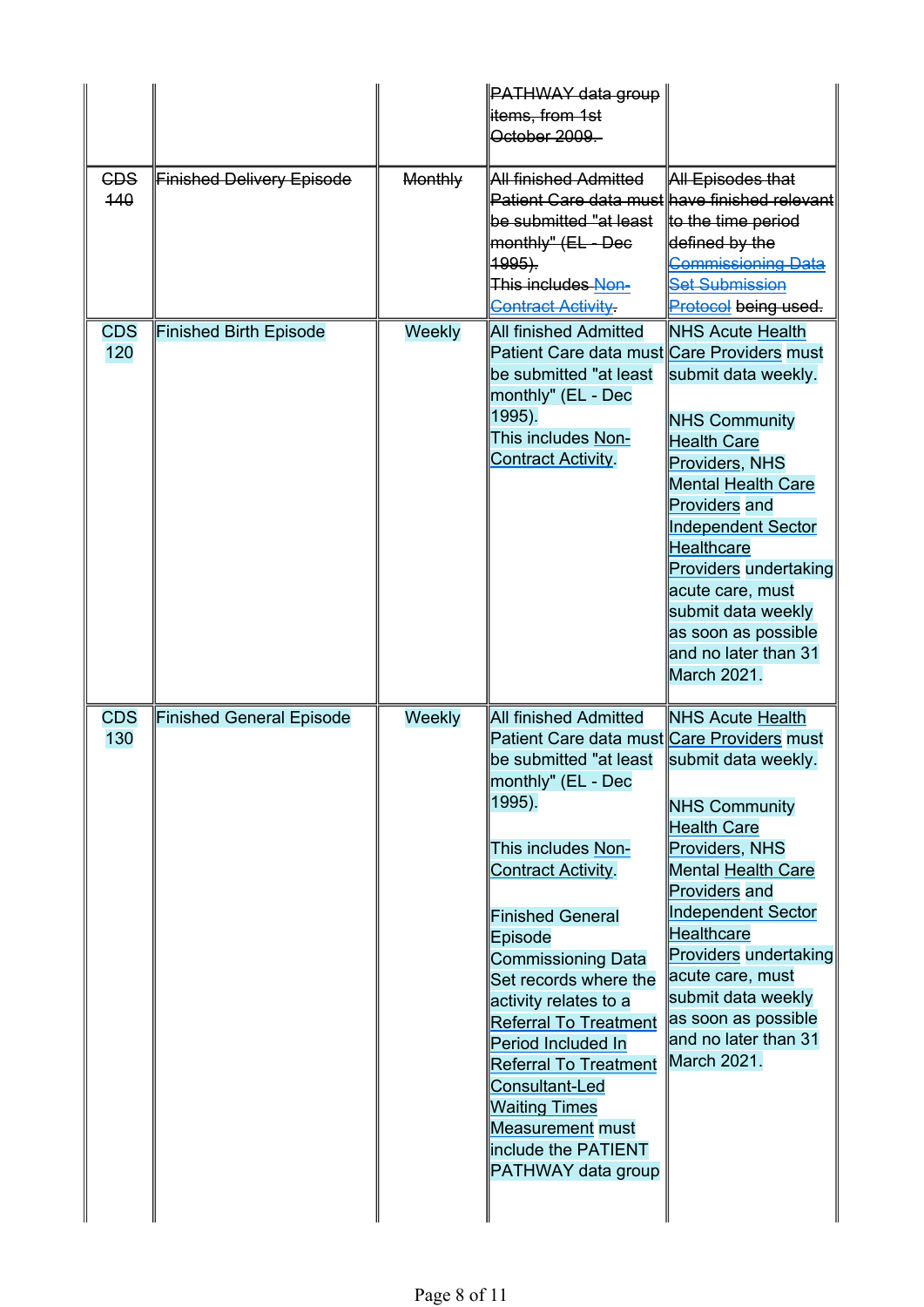|                   |                                                            |          | ∥items, from 1st<br>October 2009.                                                                                                                                         |                                                                                                                                                                                                                                                                                                                                                 |
|-------------------|------------------------------------------------------------|----------|---------------------------------------------------------------------------------------------------------------------------------------------------------------------------|-------------------------------------------------------------------------------------------------------------------------------------------------------------------------------------------------------------------------------------------------------------------------------------------------------------------------------------------------|
| <b>CDS</b><br>140 | Finished Delivery Episode                                  | Weekly   | All finished Admitted<br>Patient Care data must Care Providers must<br>be submitted "at least<br>monthly" (EL - Dec<br>1995).<br>This includes Non-<br>Contract Activity. | <b>NHS Acute Health</b><br>submit data weekly.<br><b>NHS Community</b><br><b>Health Care</b><br>Providers, NHS<br>Mental Health Care<br><b>Providers and</b><br><b>Independent Sector</b><br><b>Healthcare</b><br>Providers undertaking<br>acute care, must<br>submit data weekly<br>as soon as possible<br>and no later than 31<br>March 2021. |
| <b>CDS</b><br>150 | Other Birth                                                | Monthly  | This includes Home<br>Birth.                                                                                                                                              | All Episodes that<br>$ $ have finished relevant $ $<br>to the time period<br>defined by the<br><b>Commissioning Data</b><br><b>Set Submission</b><br>Protocol being used.                                                                                                                                                                       |
| <b>CDS</b><br>160 | Other Delivery                                             | Monthly  | This includes Home<br>Delivery.                                                                                                                                           | All Episodes that<br>have finished relevant<br>to the time period<br>defined by the<br><b>Commissioning Data</b><br><b>Set Submission</b><br>Protocol being used.                                                                                                                                                                               |
| <b>CDS</b><br>170 | The Detained and/or Long<br><b>Term Psychiatric Census</b> | Annually | Required by the NHS<br>Digital.<br>∥May optionally be sent ∥All Episodes that are<br>∥more regularly, usually ∥relevant to the time<br>$\parallel$ monthly.               | ∥Reflects data as at<br>∥the 31st March each<br>lyear.<br>period defined by the<br><b>Commissioning Data</b><br><b>Set Submission</b><br>Protocol being used.                                                                                                                                                                                   |
| <b>CDS</b><br>180 | Unfinished Birth Episode                                   | Annually | The Annual Census /<br>Unfinished Census.<br>Required by the NHS<br>Digital.<br>May optionally be sent<br>$\parallel$ more regularly, usually<br>$\parallel$ monthly.     | ∥Data relating to<br>episodes that were<br>∥unfinished as at<br>∥midnight on 31st<br>March and have not<br>been included in the<br>Detained and/or Long<br>Term Psychiatric                                                                                                                                                                     |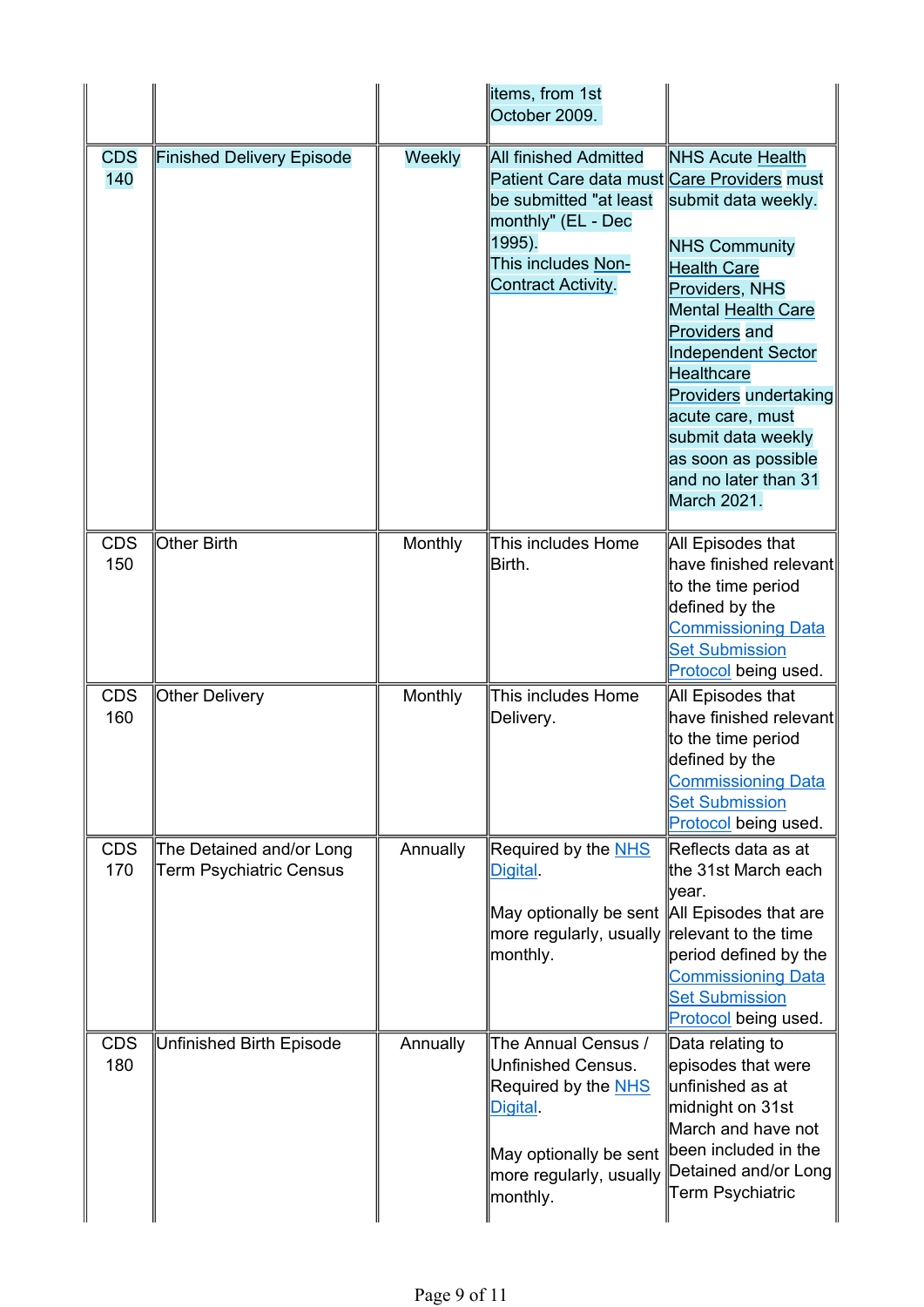|                   |                                    |          |                                                                                                                                                                                                                                                                                                                                                                                                                                                                                                                                                       | ∥Census, and have not∥<br>been submitted to the<br><b>Secondary Uses</b><br>Service in either<br>Finished or<br>∥Unfinished<br>Commissioning Data<br>Set data, must be<br>submitted to the<br><b>Secondary Uses</b><br>Service.                                                                                                                                                           |
|-------------------|------------------------------------|----------|-------------------------------------------------------------------------------------------------------------------------------------------------------------------------------------------------------------------------------------------------------------------------------------------------------------------------------------------------------------------------------------------------------------------------------------------------------------------------------------------------------------------------------------------------------|-------------------------------------------------------------------------------------------------------------------------------------------------------------------------------------------------------------------------------------------------------------------------------------------------------------------------------------------------------------------------------------------|
| <b>CDS</b><br>190 | <b>Unfinished General Episode</b>  | Annually | The Annual Census /<br>Unfinished Census.<br>Required by the NHS<br><b>Digital</b><br>May optionally be sent<br>more regularly, usually $ \!\! \!\! \mathsf{Det}$ ained and/or Long<br>monthly.<br>Unfinished General<br>Episode<br>Commissioning Data<br>Set records where the<br>activity relates to a<br><b>Referral To Treatment</b><br>Period Included In<br><b>Referral To Treatment</b><br><b>Consultant-Led</b><br><b>Waiting Times</b><br>Measurement must<br>include the PATIENT<br>PATHWAY data group<br>litems, from 1st<br>October 2009. | ∥Data relating to<br>episodes that were<br>∥unfinished as at<br>midnight on 31st<br>March and have not<br>been included in the<br><b>Term Psychiatric</b><br>Census, and have not<br>been submitted to the<br><b>Secondary Uses</b><br>Service in either<br>Finished or<br>Unfinished<br>Commissioning Data<br>Set data, must be<br>submitted to the<br><b>Secondary Uses</b><br>Service. |
| <b>CDS</b><br>200 | <b>Unfinished Delivery Episode</b> | Annually | The Annual Census /<br>Unfinished Census.<br>Required by the NHS<br><b>Digital</b><br>May optionally be sent<br>more regularly, usually<br>monthly.                                                                                                                                                                                                                                                                                                                                                                                                   | ∥Data relating to<br>episodes that were<br>lunfinished as at<br>∥midnight on 31st<br>March and have not<br>been included in the<br>Detained and/or Long<br>Term Psychiatric<br>Census, and have not<br>been submitted to the<br><b>Secondary Uses</b><br>Service in either<br>Finished or<br>∥Unfinished<br>Commissioning Data<br>Set data, must be<br>submitted to the                   |